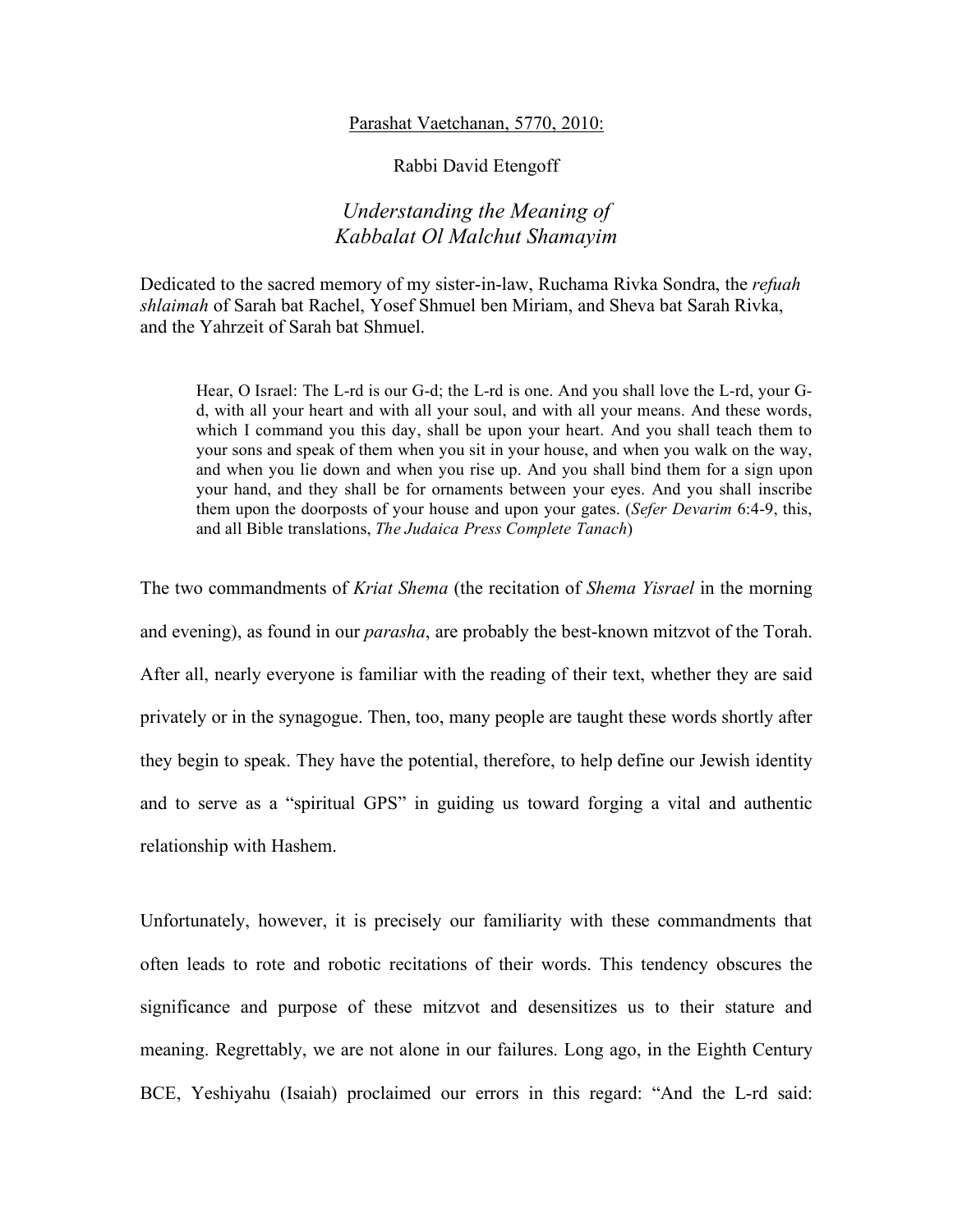'Because this people has come near; with their mouth and with their lips they honor Me, but their heart they draw far away from Me, and their fear of Me has become a command of people, which has been taught (*mitzvat anashim m'lumdah*).'" (29:13) Rabbi Meir Leibush ben Yechiel Michel (1809-1879), known as the Malbim, explained Yeshiyahu's words in the following fashion:

There are those who perform the Mitzvot solely because this is what they have become accustomed to do since their youth and they are used to performing them. They perform them without any cognitive gesture (*kavanah*) and without thought – even though they may know that they are commandments from G-d. They, however, do not perform them in any way, shape, or form because Hashem commanded them to do so. Instead, they perform them because this is what they were dictated to do by their teachers and parents. They [the Mitzvot] are performed without any understanding and are mere mechanical actions reinforced by past rote behaviors… (Commentary to *Sefer Yeshiyahu* 29:13, translation my own).

Allow me to briefly explicate Rav Meir Leibush's deeply insightful words:

- 1) There is a significant group of people who perform the commandments simply because they have been doing so since their youth and they feel comfortable in doing so.
- 2) These individuals may know that the Mitzvot are from G-d, yet, this is not why they perform them. "Instead, they perform them because this is what they were dictated to do by their teachers and parents."
- 3) Such individuals often perform the commandments without *kavanah* and in a thoughtless manner. As a result, "[the Mitzvot] are performed without any understanding and are mere mechanical actions reinforced by past rote behaviors…"

Given the Malbim's trenchant analysis of the behavior of a identifiable part of *klal Yisrael* (the Jewish people), and the singular import of *Kriat Shema*, it seems to me that we need to reexamine the essential concepts that are inherent in this mitzvah. Time and space constraints, however, will only allow us to analyze the famous first *pasuk* (verse):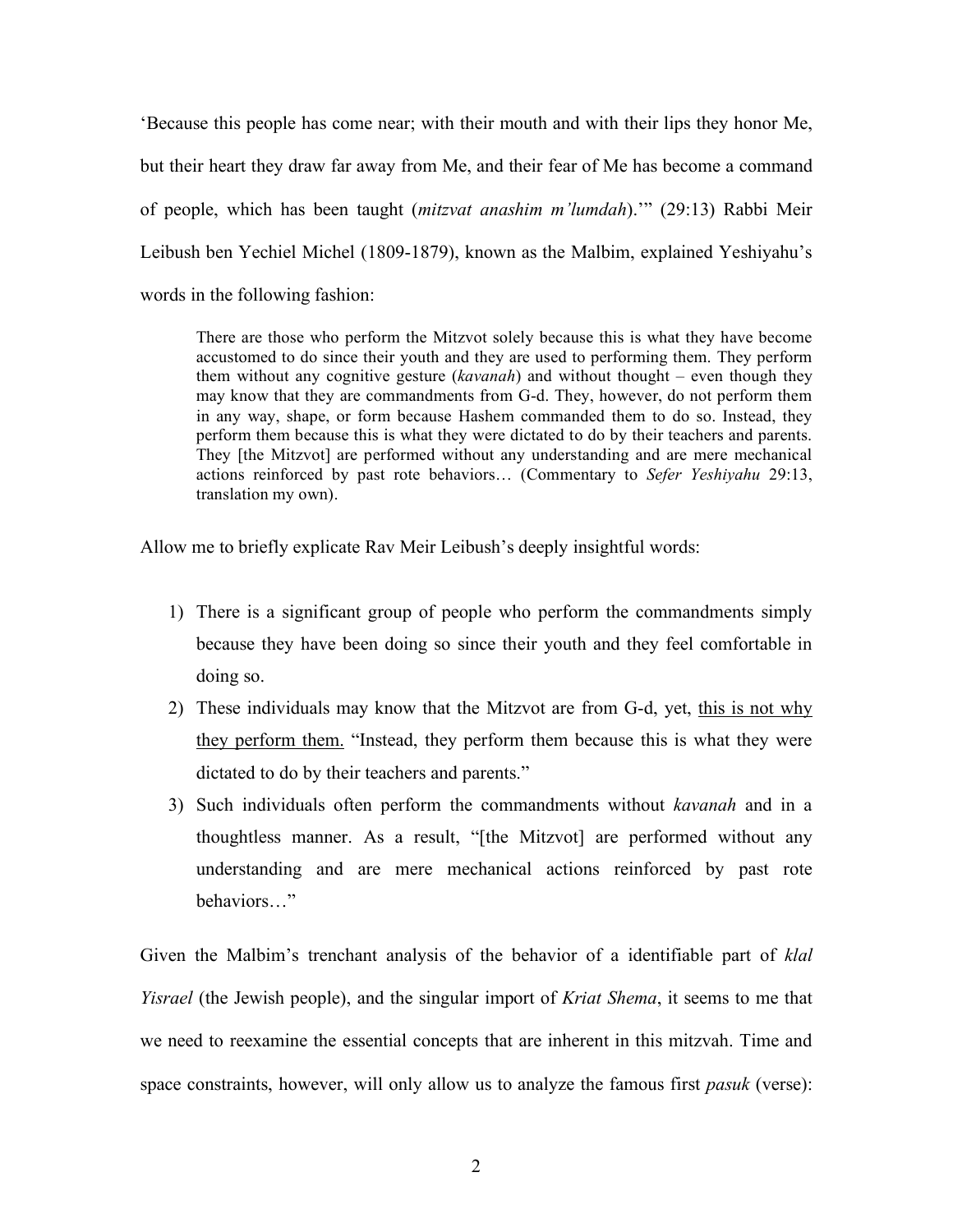"*Shema Yisrael Hashem Elokeinu Hashem echad*." ("Hear, O Israel: The L-rd is our G-d; the L-rd is one.")

I believe that the first thing we need to ask ourselves before we recite the *Shema* is, "What are we trying to accomplish by its recitation?" On those rare occasions when we actually think about this question, our immediate reaction is most likely, "I am trying to fulfill a mitzvah." This is all well and good, and it is certainly a necessary part of what we should be thinking and feeling when we say *Shema*, since in a small way it is an antidote to what Isaiah called *mitzvat anashim m'lumdah*. It is, however, insufficient in that it does not differentiate the *Shema* from the other Mitzvot. In addition, this answer does not explain why hundreds of thousands, if not millions of Jews throughout history have died with the words, "*Shema Yisrael Hashem Elokeinu Hashem echad*" upon their lips while sanctifying G-d's name (*al kiddush Hashem*). Clearly, there is something unique about this most famous of all *pasukim* (verses).

As always, we must turn to *Chazal* (our Sages of Blessed memory) to guide us on our journey of understanding and discovery. They labeled the recitation of our verse (i.e. *Shema Yisrael*…) *kabbalat ol malchut Shamayim* (the volitional acceptance of the kingship of Heaven). This phrase appears 29 times in classic Rabbinic literature (Mishnah, Talmud, and Midrash). In nearly every instance, it refers to the recognition and acknowledgment of G-d's existence, and His role as the Commander (*Metzaveh*) of the Mitzvot. Now that we have briefly defined this term and mentioned its referent, it is time to try to grasp its meaning on the conceptual level.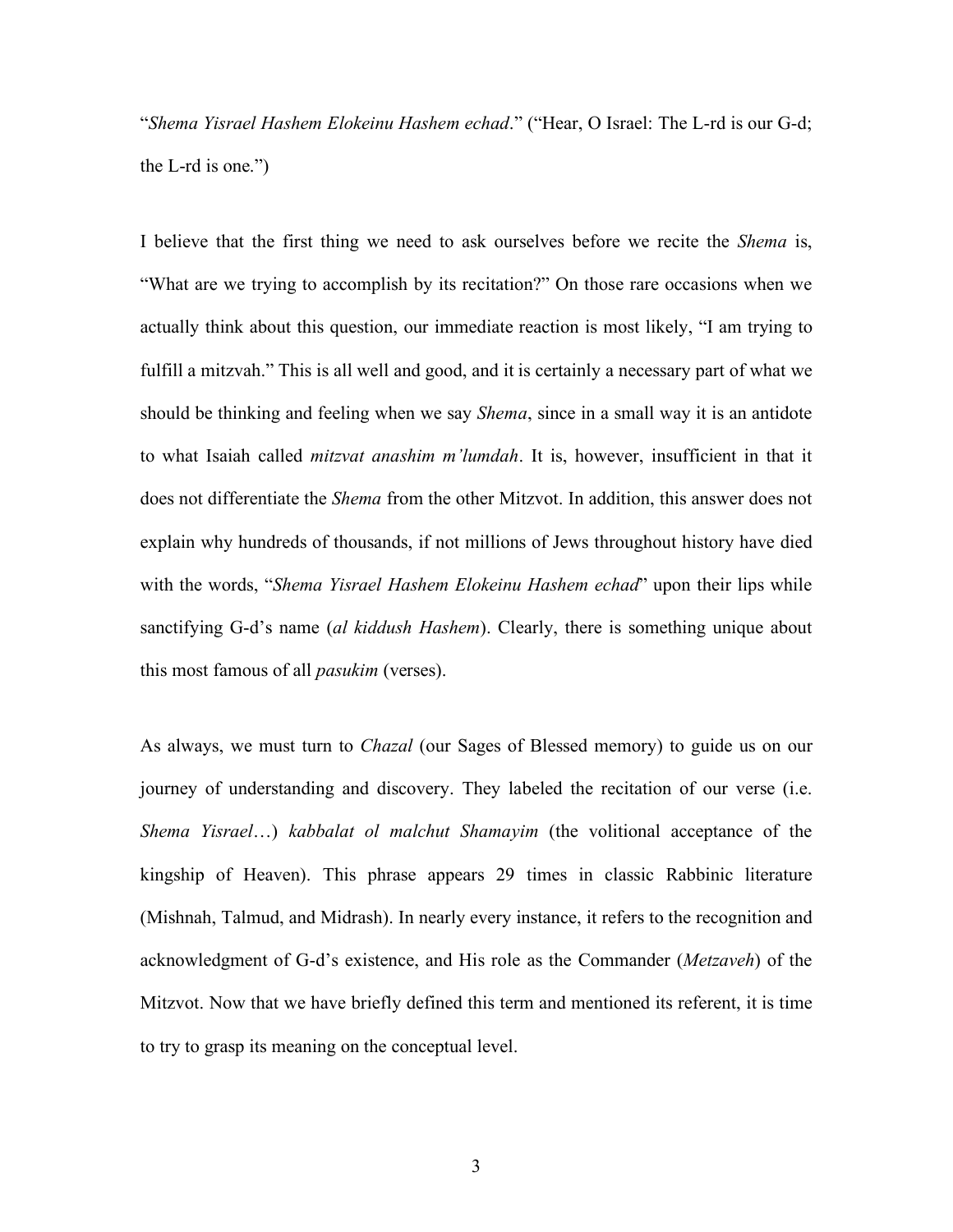My rebbe and mentor, Rabbi Joseph B. Soloveitchik *zatzal* (1903-1993), known as "the Rav" by his students and followers, subjected the term "*kabbalat ol malchut Shamayim*" to a penetrating and systematic analysis in his posthumously published work entitled: "Worship of the Heart: *Essays on Jewish Prayer*." It is in this context that he suggests that both the *Shema* and *tefillah* (prayer) fall under the category of "subjective halakhic norm." He defines this category in the following manner:

A subjective halakhic norm, in contradistinction to the objective [i.e. donning Tefillin, sitting in the Succah etc.], signifies *mitzvot* realized through an inner experience, in a state of mind, in a spiritual act, in a thought, a feeling, or a volition. Although the Halakhah, being very distrustful of human subjective life because of its vagueness, transience and volatility, has introduced, even in the realm of subjective norms, concrete media through which an inward religious experience manifests itself, the real essence of the subjective *mitzvah* is confined to the spiritual component. (Page 88, brackets and underlining my own)

Since the quintessence of *Kriat Shema* is the fulfillment of the mitzvah "through an inner

experience," it stands to reason that the kind of *kavanah* that is necessary to achieve this

goal is quite different than that which is found in reference to other, objective, mitzvot.

Hence the Rav suggests:

*Kavvanah*, while reading *Shema* or praying, is not to be equated with ordinary intention. It is rather identical with meditation, spiritual surrender, or the turning and directing of the heart unto the L-rd. For it is the heart, and not the lips, which is called upon to turn toward G-d in the morning and in the evening. Most halakhic authorities concur.. that the technical reading of the *Shema* is not enough. The inward turning to G-d is of utmost significance. Thus, the Halakhah teaches that if one fails to direct his heart unto the L-rd while reading the *Shema* – his obligation remains unfulfilled. (Page 89, underlining my own)

In sum, *Kriat Shema* is a subjective halachic norm whose fulfillment is achieved through an inward turning to G-d in a deeply personal manner that results in a uniquely spiritual gesture. "Lip-service" alone, instead of *kavanah* to achieve *kabbalat ol malchut Shamayim*, prevents an individual from fulfilling his mitzvah. Hence Rav Soloveitchik wrote: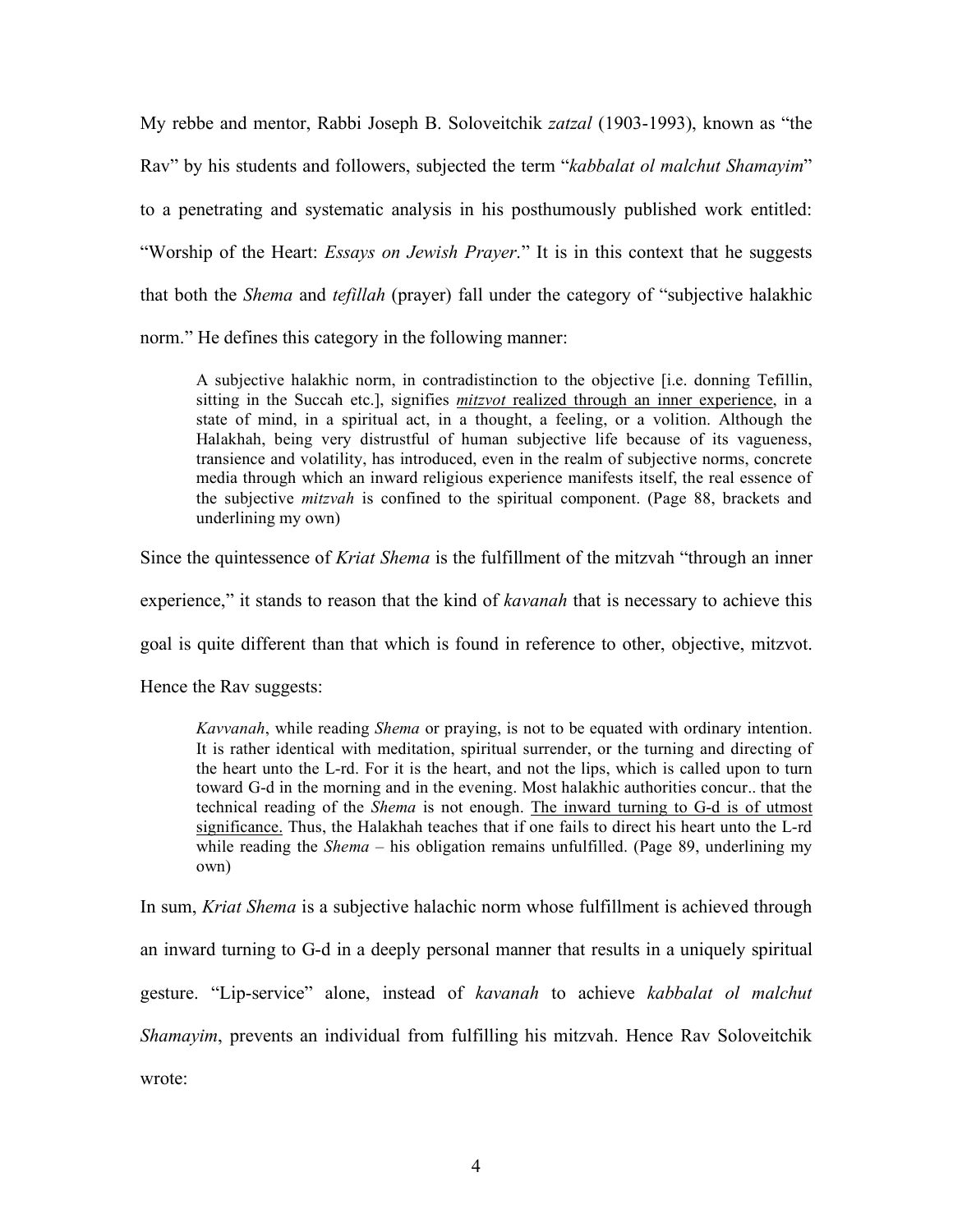…the *kavvanah* in regard to *Shema* and *tefillah* forms the core of the accomplishment, the central idea and the intrinsic content of the *mitzvah*. It is not a mere modality, expressing only the "how" of the *mitzvah*-fulfillment (as it does in other *mitzvot*), but rather is identical with the very substance and essence of the commandment. It implies, instead of imperativistic intentionality, a full-fledged, all-embracing and all-penetrating experience of G-d. (Ibid. , underlining my own)

The Rav notes that *kabbalat ol malchut Shamayim* is both an "intellectual as well as a

volitional gesture." (p. 97) What is the content of this "intellectual gesture?"

It asserts itself in an act of comprehension and asserts knowledge of G-d in the form of creed. Free assent to this creed comprises the inner essence of accepting the yoke of Heaven. (Ibid.)

One should not think, however, that the kind of knowledge necessary to properly fulfill

*Kriat Shema* is beyond the reach of the average Jew. A person does not need

philosophical and theological training to fulfill his/her mitzvah of *Shema*:

The term "knowledge," in this connection, should not be confused with formal, dogmatic, soulless and "cold" speculation, with abstract deductions devoid of life and warmth, or with assent as a hollow meaningless acceptance. Neither is knowledge in our case just an opinion (however cogent and valid) nor is assent a mere nod of the head…Both knowledge and assent must be realized as an immediate awareness, a glowing and vivid experience, something real and dynamic, an ideal effort toward a Divinely organized and morally inspired existence, the adventure of a heroic life. (Ibid.)

We are now prepared to ask the most essential question of all, "Given all of the above,

what is the content of the phrase '*kabbalat ol malchut Shamayim*?'" Here, too, the Rav

*zatzal* serves as a ready guide toward our understanding this phrase and the import of

*Kriat Shema*:

"Accepting the yoke of Heaven" is not tantamount to entering the Divine presence. The state of reading *Shema* is not identical with that single mood in which man is driven into the company of G-d [i.e. *tefillah*]. It is rather a sedate, placid experience. No encounter takes place. The element of the dialogue is lacking in this ritual. It expresses itself more in the form of declaration, confession, profession of faith…Of course, G-d is also experienced when one reads *Shema*, but not in a sense of fellowship or communion via the grammatical thou [as found in *tefillah*]. G-d, in the experience of reading *Shema*, is "He," the third person, the remote transcendent Being Whose yoke we do accept, Whose